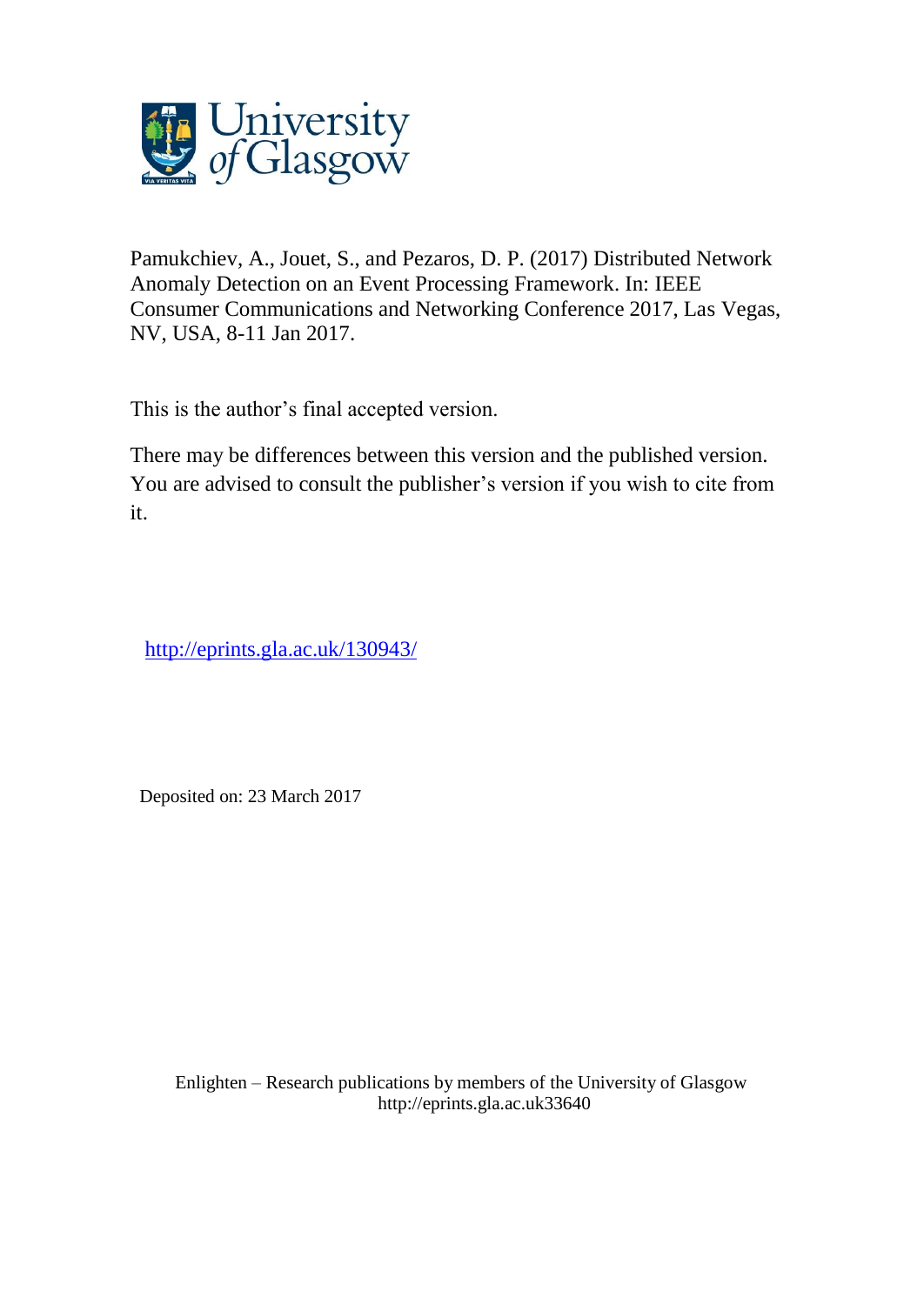# Distributed Network Anomaly Detection on an Event Processing Framework

Atanas Pamukchiev, Simon Jouet and Dimitrios P. Pezaros School of Computing Science, University of Glasgow, Glasgow, G12 8QQ, Scotland 2031647P@student.gla.ac.uk, simon.jouet@glasgow.ac.uk, dimitrios.pezaros@glasgow.ac.uk

*Abstract*—Network Intrusion Detection Systems (NIDS) are an integral part of modern data centres to ensure high availability and compliance with Service Level Agreements (SLAs). Currently, NIDS are deployed on high-performance, high-cost middleboxes that are responsible for monitoring a limited section of the network. The fast increasing size and aggregate throughput of modern data centre networks have come to challenge the current approach to anomaly detection to satisfy the fast growing compute demand.

In this paper, we propose a novel approach to distributed intrusion detection systems based on the architecture of recently proposed event processing frameworks. We have designed and implemented a prototype system using Apache Storm to show the benefits of the proposed approach as well as the architectural differences with traditional systems. Our system distributes modules across the available devices within the network fabric and uses a centralised controller for orchestration, management and correlation. Following the Software Defined Networking (SDN) paradigm, the controller maintains a complete view of the network but distributes the processing logic for quick event processing while performing complex event correlation centrally. We have evaluated the proposed system using publicly available data centre traces and demonstrated that the system can scale with the network topology while providing high performance and minimal impact on packet latency.

#### I. INTRODUCTION

Data centers have been used to provide a large and varying numbers of services, from large private compute nodes for data analytics, search engine indexing, redundant storage to public Cloud hosting a myriad of tenants. Regardless of their nature, data centers critically rely on the availability of the infrastructure and therefore anomalies, either malicious or legitimate, must be detected, analyzed and resolved. With the rapid growth in scale, volume and complexity of modern data centers the task of detecting network anomalies in short timescales is becoming more and more complex. Networks speeds have increased over the last ten years by two orders of magnitude, scaling from 1GbE infrastructure to 10GbE and 40/100GbE currently being deployed. The current approach of placing high-performance middleboxes at the core of the fabric to analyze all incoming and outgoing traffic requires a matching growth in network and compute speed. However, processor speeds have been increasing at a much lower pace, requiring a radical change on the way anomaly detection is performed.

In insight this scalability problem has been occurring in many areas of computing science; databases moved from single node relational databases to NoSQL geographically distributed systems, data analytics moved out of dedicated highly specialized infrastructures to map-reduce frameworks such as Hadoop and network infrastructures moved away from high port density devices to low-cost commodity devices. On the control and orchestration aspect, Software-Defined Networking (SDN) has allowed operators to rely on an open-API to implement new network behaviour opening new doors for routing, traffic engineering and network policies with Network Function Virtualization (NFV). For the network and compute infrastructure alike the recent trend has been to move away from high-performance dedicated systems towards commodity off-the-shelf devices in order to significantly reduce cost, prevent vendor lock-in and increase customizability and repurposability as the demand changes faster than the infrastructure. This approach to scaling changed from the traditional horizontal scaling, where a single node resources are improved, to vertical scaling where low-cost commodity nodes are added to the system.

The increasing importance and demand of data analytics generated by large-scale event-logging, machine learning, trend calculation or suggestion engines has reached scales unsuitable for node-local processing. To process realtime data streams, Twitter released in 2011 to the open source community Storm, a realtime distributed event processor that follows the horizontal scaling model. It has been designed to classify, correlate and analyze realtime streams of data from multiple sources at high speed. Through this process meaningful patterns within the streams can be detected, thus allowing events to be extracted as well as for instance their correlation, relationship, hierarchy and timing.

In this paper we propose a novel approach to address anomaly detection in data centers using the distributed event processing framework Storm. In the proposed system, the nodes and edges of the Storm topology have a one-to-one relationship to the switches and links of a traditional multilayer topology of a datacenter. By collocating the network devices and the processing node using NFV or switch-local deployment, realtime anomaly detection can be performed across the entire fabric without the need of a high-performance middleboxes at the core of the fabric. Following the SDN approach, a central controller orchestrates the infrastructure by dynamically deploying the processing modules across the fabric and collecting the traffic characteristics as well as the reported anomalies.

The remainder of the paper is structured as follows: Section II discusses existing work. Section III presents the architecture and implementation of the proposed system. Section IV evaluates the deployment of the system and finally, Section V concludes the paper.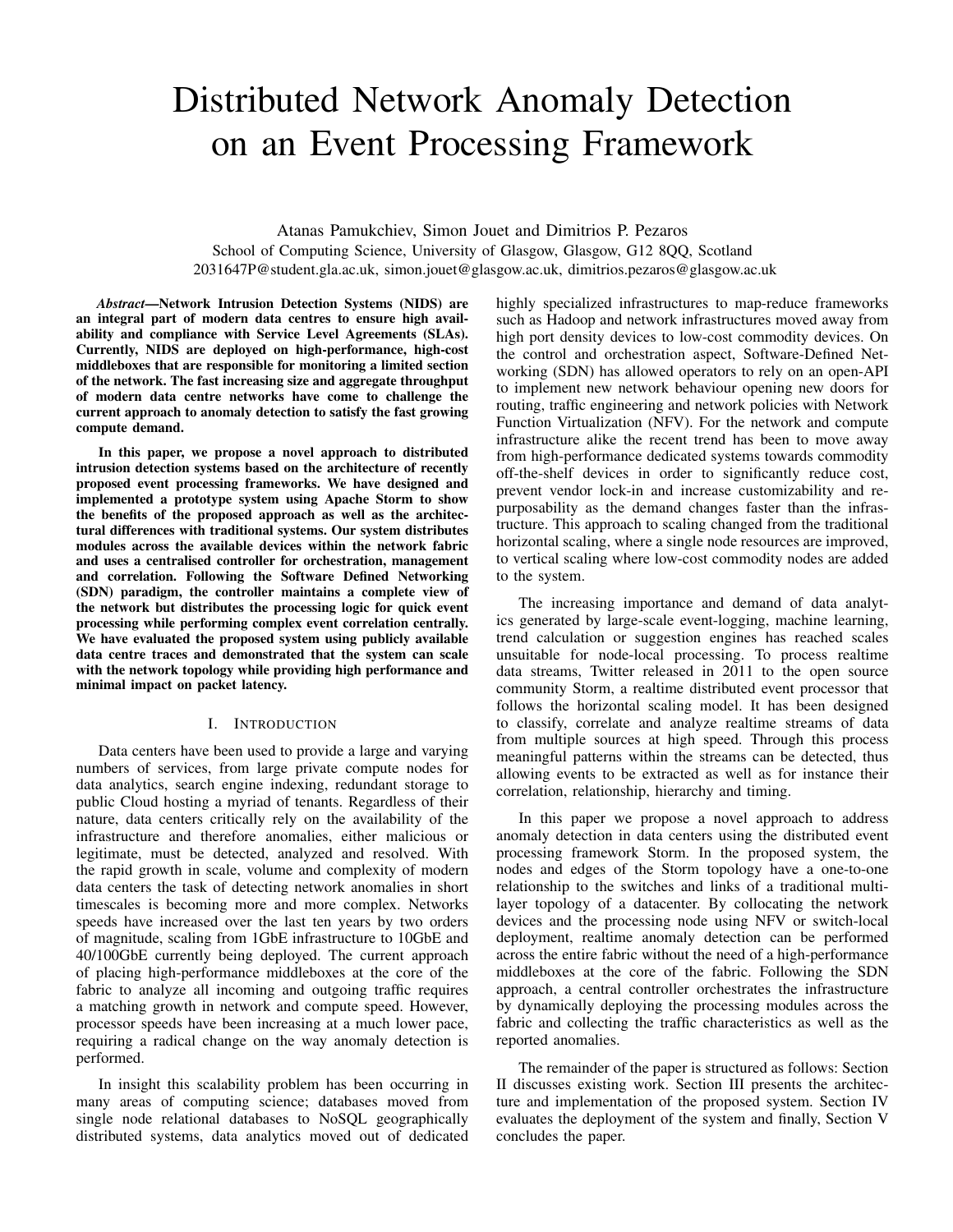## II. RELATED WORK

Currently there are two main approaches to network anomaly detection: Online and Offline. [1] Online detection is performed as traffic propagates through the network in realtime while offline detection relies on the recording and later analysis of the traffic after it has been processed. With the increasing network speeds and the necessity for realtime anomaly detection, offline anomaly detection is not suitable due to the significant lag between the anomalous event and the inspection as well the very large datasets that become hard to handle if the monitoring is done at multiple points in the network. In this paper we will focus on online anomaly detection and how our approach can address the challenges associated.

Online anomaly detection is one of the most widespread methods enforcing a security policy within a protected network. This is currently achieved by using network based intrusion detection and prevention systems (NIDS/NIPS) which apply pattern matching in order to detect abnormal behaviours. Intrusion detection/prevention systems can be classified as signature based and statistics based. Existing signature based IDS include Snort [2] - the de facto standard for intrusion detection/prevention system and a recent development - Suricata [3]. Examples of statistics based IDS are Prelude and the Analysis Console for Intrusion Databases (ACID) plugin for Snort.

Typical NIDS/NIPS are deployed on dedicated middleboxes which are connected to key points within the network topology [4]. Those IDS monitor streams of data at fixed points within networks and therefore the network-wide network characteristics such as the network topology or traffic flowing through other branches of the network are unknown. As traditional middleboxes, the IDS is transparent to the traffic and should process the stream of data with a minimum impact on the packet latency. This approach is used by softwares such as Snort and Surricata and is most common, due to being relatively easy to deploy and maintain and its ability to run on commodity servers. However the software implementations have performance limitations and compromises often need to be done such as sampling to prevent big impact on network performances. Specialized and highly dedicated hardware middleboxes have been designed to perform anomaly detection at line-rate on the aggregate of traffic, but the high-cost, high-maintenance and low-upgradability is unattractive for DC operators.

An alternative approach to intrusion detection is proposed by Steven R. Snapp et. al and relies on multiple points of attachment/monitoring that collect data and either analyse part of it locally or forward reports to a central node specifically tasked with analysis [5]. The proposed distributed approach provides a number of potential improvements such as ability to configure different sensors according to the expected workloads and increased scalability and fault tolerance due to the lack of single point of failure. However, the system proposed by Steven R. Snapp et. al is a host based intrusion detection system and it does not address the issues of underlying networks and detection performance.

Due to the increasing speed of the data centre networks it has been recognised that the centralised approach is bound to become a bottleneck [6] and some recent developments aim to improve the performance of NIDS. A tool based on Snort that divides the network traffic into manageable parts and processes them separately has been proposed by Kruegel et. al [7]. However this approach results in delays and additional overhead for distributing the network traffic, thus preventing the technique from being used for real-time analysis, as well as excluding global network knowledge as part of the anomaly detection. Another technique was proposed by Vallentin et. al which instead of correlating detection results from multiple intrusion detection sensors, the correlation is done on the underlying analysis by exchanging low level data about the traffic characteristics and thus achieving better detection results and the desired workload distribution amongst the sensors [8].

The rise of distributed computing and the emergence of parallel processing frameworks such as Hadoop has created new opportunities to address the poor scalability and limited performance of centralised NIDS solutions. A network measurement tool based on Hadoop that shows how parallel computing frameworks can be used in the context of high speed networks has been proposed by Yeonhee Lee & Youngseok Lee [9]. Hadoop based intrusion detection systems have been developed by Ibrahim Aljarah and Simone A. Ludwig [10] and Sanjay Veetil & Qigang Gao [11] that significantly improve parallelization of data analysis while achieving a similar detection rate when compared to existing NIDS such as Snort and Surricata. However, due to the evident limitations of Hadoop – being created as a batch processing framework, none of the proposed solutions can be used to analyze traffic in realtime. They rely on conversion of the network traffic which is captured live into a batch of data to be processed by the Hadoop cluster. This is a major issue, limiting the adoption of parallel processing techniques into network data analysis as the long and unstable latency between batch processes makes it infeasible to use Hadoop for online anomaly detection.

The lack of realtime parallel processing frameworks has been addressed by Apache Storm, which does not require data to be organised into batches before processing, but directly processes all data as soon as it is available. A Storm application processes streams of *tuples* flowing through *topologies* [12] where each topology is made up of a directed acyclic graph of Bolts and Spouts. Spouts introduce data to the Storm topology in the form of tuples, which is typically achieved by polling external queues. Bolts are responsible for processing the tuples, data aggregation and consequently for forwarding the tuples to the next set of bolts. The concept of tuples and topologies has been the main driver for this work as it not only allows realtime (low-latency) processing of input data, but also strongly resembles the structure of data centre networks with tuples representing the individual packets and the DAG topology matching the physical network topology. This approach makes it significantly easier to produce a Distributed IDS that adapts to the architecture of specific data centres. Moreover, the functionality provided by bolts and spouts can be deployed directly on network infrastructure or collocated with some network devices by leveraging NFV [13], [14], [15] which gives Storm the potential to bridge the gap between the Hadoop based systems and the requirements of the current high speed networks.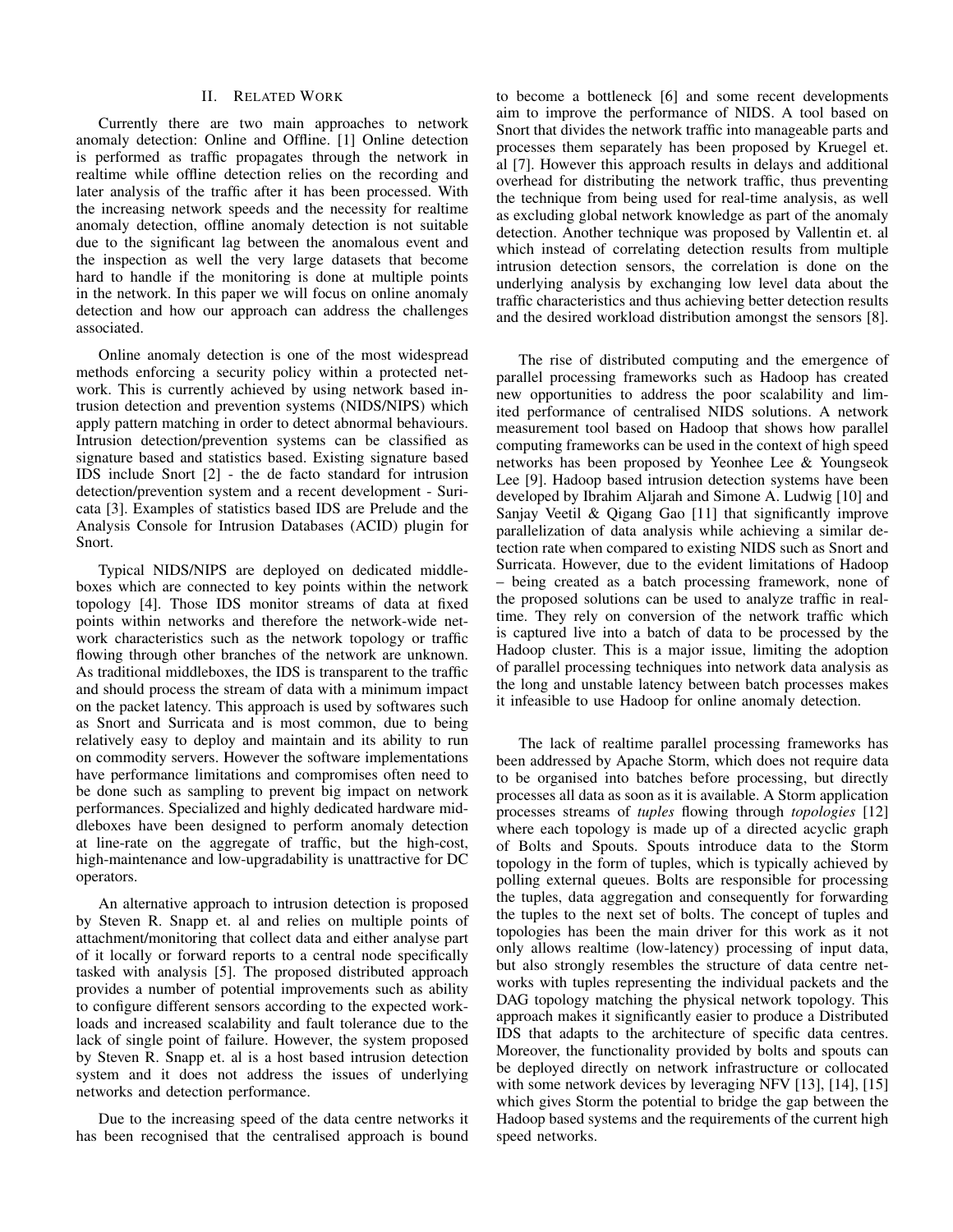

Fig. 1. Data Centre canonical tree topology and the corresponding Apache Storm DAG topology including bolts and spouts

## III. SYSTEM ARCHITECTURE

#### *A. Storm on the Network Fabric*

The architecture of the proposed anomaly detection system is closely coupled with the architecture of Storm applications and leverages Storm's *tuple* and *topology* abstractions to construct a Directed Acyclic Graph (DAG) that represents the flow of data within a specific target data centre. An advantage of Storm for this particular use case is the direct mapping between the components of Storm and the components of a data centre network. Bolts in a Storm topology are similar to network switches, the former processes tuples of data while the second processes packets with the outcome dictating where the tuple or packet should be forwarded. Spouts are analogous to the hosts within the data centre and to the core routers. Similarly to how the hosts generates egress traffic and core routers receive ingress traffic from the outside world, the spouts generate tuples to be processed by the topology. This similarity allows seamless generation of the required Storm topology regardless of the complexity of the underlying network.

Figure 1 shows a typical data centre canonical tree topology in interconnecting the edge hosts as well as the corresponding Storm topology made up of bolts and spouts. The two topologies are identical as Storm bolts are deployed on top of the existing data centre infrastructure. The black arrows represent the flow of data, which can be in any direction. This allows the system to be deployed facing either the outside world or the edge hosts. Since Storm restricts tuples to flow in a single direction across the DAG, if bidirectional protection is required, two identical Storm topologies can be deployed on the same infrastructure, each performing traffic monitoring in one of the directions. Two symmetrical deployments can be used to monitor the two-way traffic, allowing fine grain allocation of detection modules based on whether the traffic to analyze is ingress where anomalies such a DDoS might be prevalent, or egress with different anomalies such as malware traffic.





(a) Deployed on commodity infrastructure using NFV

(b) Deployed directly on network switches

Fig. 2. System Deployment at the infrastructure level

## *B. Storm NIDS architecture*

The proposed NIDS builds on top of the existing data centre network by deploying Storm Bolts on network switches and performing anomaly detection at line-rate on the traffic. Deploying the anomaly detection as part of the switching fabric allows the packet processing and the packet forwarding logic to be collocated, allowing high performanbce by preventing the same packets to be parsed multiple times and by distributing the packet processing logic across the entire fabric. However consideration must be taken into account before applications are deployed into the switches across the fabric not to adversely impact performance. The anomaly detection module must be kept lightweight in processing cost to not impact the packet processing time and in per-packet memory utilisation to allow large number of flows to be monitored simultaneously. However, the performance limitation of the individual switches is becoming less and less an issue, with many providers virtualizing the network functions on traditional commodity hardware using NFV. Figure 2 shows two possible deployments of the proposed architecture, in a) the NIDS is deployed as a software collocated with the software switch using NFV and in b) a storm worker agent is deployed on a high-performance switch.

To better leverage the intrinsic network topology for the anomaly detection, the location of a network switch must be considered while deploying the anomaly detection modules. Different anomaly detection algorithms require different views of the network, ranging from simple features of the aggregate traffic such as aggregate flow volume over time across a particular device or port to per-flow complex features to detect more fine-grain anomalies such as malwares. By deploying the anomaly detection modules for a particular feature on a specific switch or set of switches can be beneficial for the performance of the system and the accuracy of the detection. Typically the core of the network fabric is highly utilized due to the aggregate of ingress and egress traffic as well as the cross-rack traffic. This particular traffic pattern makes the core suitable to detect large volume anomalies and surges possibly impacting the entire fabric. The aggregation layer contains a finer-grain view of the network traffic and therefore a more in-depth analysis can performed such as per-host network behaviour highlighting anomalies such a DoS or flash-crowds. Finally at the edge layer, fine-grain anomaly detection can be performed as the traffic volume is limited.

The detection modules are responsible for extracting relevant fields from the packets processed and checking them for anomalies. Table I shows the current features that the sensors can perform anomaly detection on, and collect statistics. The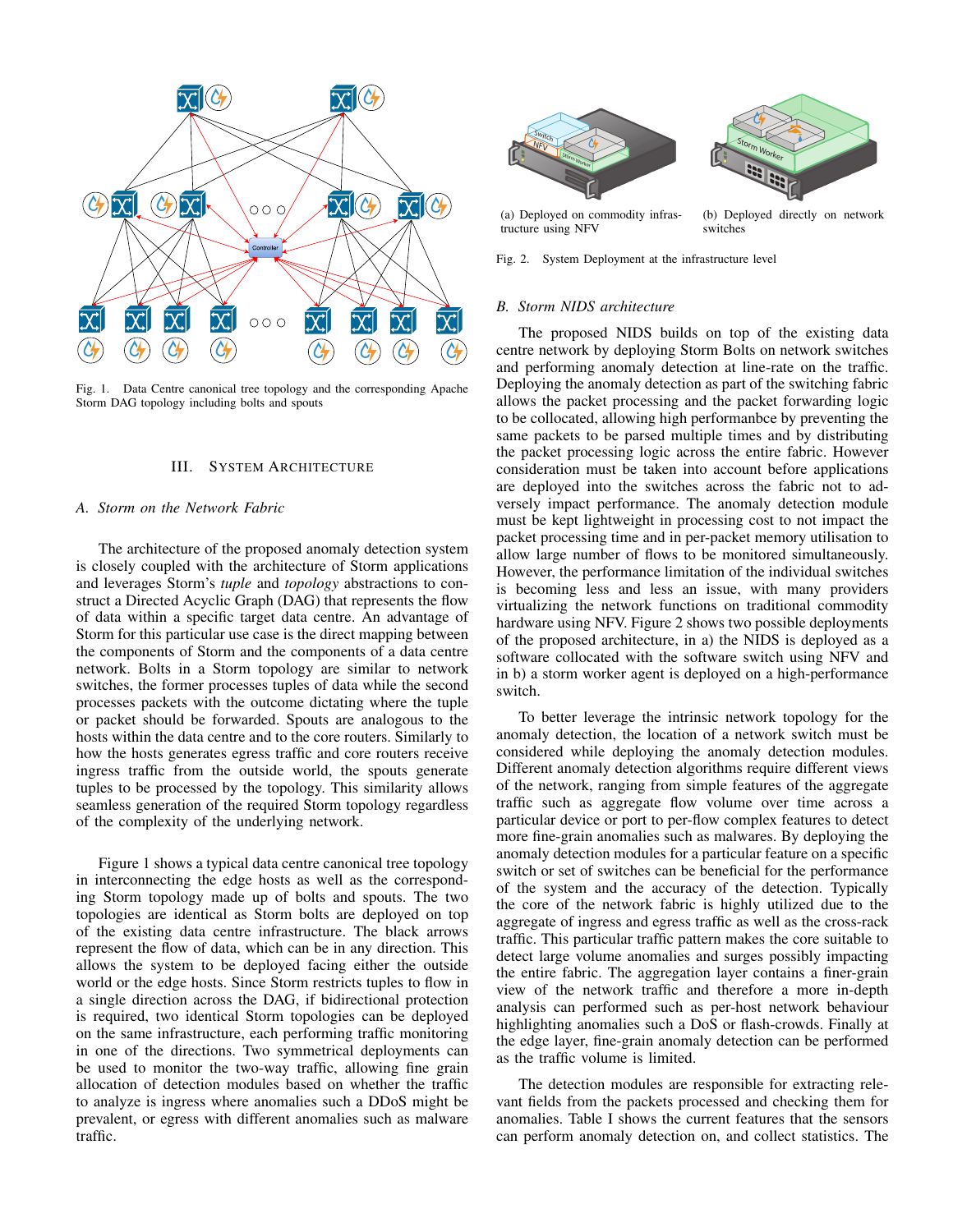TABLE I. PACKET FEATURES EXTRACTED BY THE DISTRIBUTED ANOMALY DETECTION MODULES

| Laver       | Fields                                    |
|-------------|-------------------------------------------|
| Link        | SrcMACAddress, DstMACAddress, 802.11Q tag |
| Internet    | SrcIPAddress, DstIPAddress, ProtocolType  |
| Transport   | SrcPortNum, DstPortNum                    |
| Application | PDU contents (e.g. HTTP URI and body)     |

anomaly detection data extracted at each layer by the detection modules can also be aggregated to detect more complex anomalies that need both a flow aggregate and per-flow view. A straightforward example of the benefit of such approach is for the detection and remediation of a DDoS. At the core layer, the aggregate view of the traffic will show a surge highlighting that the network is under attack (DDoS). At the aggregation layer, if per-host characteristics are monitored, the host under attack can be identified. Finally at the edge the service under attack can be identified as well as the type of attack used such as a simple SYN flood or more complex attacks such as NTP augmentation. To deploy the modules across the different layers of the topology and analyze the collected network features a central controller was designed as part of the proposed architecture.

# *C. Centralized management and configuration*

Due to the distributed nature of the proposed system the overall approach to anomaly detection differs from the traditional NIDS. As the system relies on modules (bolts) being deployed on all of the switches in the data center fabric, the system needs to be designed to perform anomaly detection based on data collected from multiple points. The architecture of the system therefore focuses on modules with their specific configuration in addition to a single centralised node used for reconfiguration and complex event correlation, rather than the traditional monolithic middlebox approach. Each module within the system can be individually configured using an API between the controller node and the modules. When a module is instantiated in the Storm topology, a connection is established between it and all its neighbour modules as well as the controller node. This allows the controller to push new configuration at runtime to adapt the anomaly detection over time as the network behaviour changes. In an SDN environment the Storm NIDS controller node can be collocated with the SDN controller as a Southbound interface allowing a single controller to manage the routing policies as well as the network state and security.

Using the southbound interface, new bolts can be deployed in and out of the topology in order to adapt the anomaly detection checks performed, allowing the network anomaly detection to evolve over time as new threats emerge. The system is capable of swapping bolts that implement different levels of functionality ranging from signature based detection bolts to statistical features bolts. The system control plane is responsible for bringing the newly introduced bolt up to date with the latest configuration by pushing series of configuration messages that sync the bolt with the rules and signatures it requires for its checks. Secondly the controller acts as an hypervisor for the bolts, monitoring their state and behaviour over time and allowing a quick recovery on failure of the bolt. The resulting highly flexible system provides a number



Fig. 3. Overview of the architecture of the proposed network intrusion detection system using Apache Storm

of use cases such as dynamic reconfiguration following the detection of a complex event. For example during a DDoS attack if multiple modules at the same layer of a data centre network report service request anomalies, the controller may trigger the reallocation or instantiation of more DDoS detection modules in order to better detect the source of the anomaly. Subsequently after the attack is mitigated the controller may restore the configuration back to its original settings, possibly releasing resources for other anomaly detection modules to be instantiated. This approach opens up a new level of freedom towards an adaptive high-performance intrusion detection system.

The controller node is responsible for maintaining stateful system operation and for tracking the status and reports from the modules. It maintains a Storage Module seen in Fig. 3 that contains the known signatures and any topology state such as sensor locations and neighbours and the current configuration of each sensor, thus supporting the reconfiguration capabilities of the system. The second important role of the controller node is to perform event correlation across the data collected from the multiple modules to detect more complex anomalies that do not follow a simple signature or statistical pattern. This is achieved as individual sensors send reports through the messaging API seen in Fig.3. It processes and passes the information to the Decision Making Module which, consults the Signature and Topology state Storages in order to detect anomalies. By correlating data from multiple layers different network views can be used to analyze network-scale coarse grain behaviour and node-local per-flow characteristics allowing to investigate anomalies at the macro- and microscales. Finally if reconfiguration is required the configuration module generates the required messages and outputs them to the sensors concerned.

As most anomaly detection approaches, the event correlation may lead to true negatives or duplicate detection events which are highly undesirable in critical infrastructures such an IDS. As the controller correlates inputs from multiple sources, it uses its network-knowledge such as the sensor location to deduce if series of reports have the same locality. The separation of responsibilities between the modules and the controllers results in a two layer architecture with Tactical and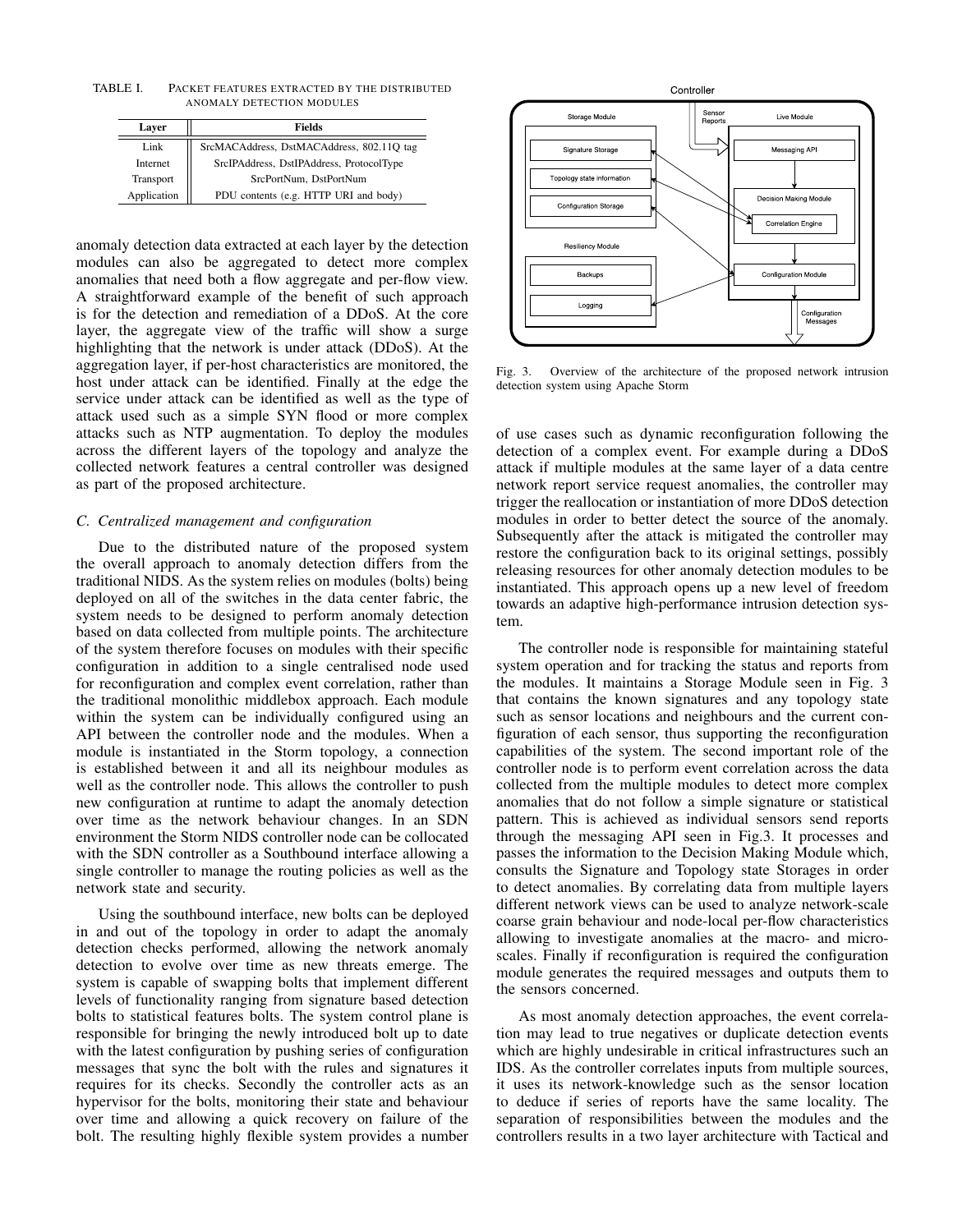

Fig. 4. Packet processing performance per deployment with a varying percentage of anomalous traffic.

Strategic decisions. The decisions made by sensors themselves are classified as Tactical as they rely only on their own knowledge, and do not take into account the state of the rest of the network. Any decisions made by the controller node are Strategic as they rely on data from, and concerning multiple modules. As a result the controller is capable of correcting duplicate detections thanks to its knowledge of all the events detected by sensors.

#### IV. EVALUATION

In this section we will cover the evaluation process for the proposed intrusion detection system and provide details on the experimental deployments and the overall performance achieved by the prototype system.

# *A. System Deployment Characteristics*

The proposed system is based on Storm and therefore a Storm cluster has to be set up in order to deploy the system. A storm cluster consists of a number of Storm workers, a single Nimbus and a single Zookeeper was created. All of the above were deployed on computers running Scientific Linux release  $6.7$  on quad core Intel $(R)$  Core $(TM)$  i5-3470 CPU @ 3.20GHz with 4GB of memory and gigabit connectivity. Experiments were performed with 23 workers deployed apart from the independent Nimbus and Zookeeper and were based on the canonical tree topology shown in Fig. 1. This network involves 16 distinct network switches, each deployed on a separate worker thread. The remaining 7 workers are deployed as follows: 1 worker hosting the controller node, 4 workers responsible for introducing network traffic to the topology referred to as Spouts , 2 responsible for collecting the traffic processed by the topology and verifying the anomaly detection results with the traffic processed referred to as Aggregators.

To evaluate the system with a realistic workload, traffic and packet distribution the anonymized dataset *univ1* from IMC 2010 - Network Traffic Characteristics of Data Centers in the Wild has been used [16]. The use of offline traffic captures from a data centre ensures consistent results between experiments and provides a highly realistic testbed for the proposed system.



Fig. 5. Probability Density Function (PDF) of the per packet processing time depending on the modules' deployment location

## *B. Performance*

As anomaly detection is the most important feature of the system, the performance evaluation begins by comparing the performance of the system when operating in a passthrough mode where all of the bolts are switched off and no anomaly detection is performed,to a normal operation mode when all of the anomaly detection modules are operational. Fig. 4 shows the difference in the system performance in both scenarios. It highlights that the performance degradation when operating in anomaly detection mode are minimal compared to normal operation. In particular the difference in total number of packets processed during operation between the two modes equals to 4.5% while the difference in the average number of packets processed between the two modes is 0.5%. The results clearly show that performing anomaly detection does not add significant overheads for the system during operation.

As we have measured the system performance during normal operation, it is important to measure the efficiency of the system when it is tackling anomalous traffic as the distributed nature of the system requires additional synchronisation to occur when anomalous traffic is detected. For example, when a module detects an anomalous packet, a report is sent to the controller indicating the type of anomaly detected. This allows the controller to infer anomalies spanning multiple modules and take action, but the generation and transmission of those messages can impact the performance of the module. Figure 4 shows the number of packets processed by the system under different quantities of anomalous traffic. For the purposes of the experiment anomalous traffic was introduced by a dedicated module responsible for reading the static packet trace and introducing packets with random anomalies of different types. The use of a dedicated module allowed fine-grained control over the amount and characteristics of the anomalous traffic introduced which allowed more accurate experiment reproduction.

The experiment was split in two stages. During the first stage 20% of the traffic introduced contained various anomalies such as invalid fields, blocked source and destination addresses, application layer packet contents marked as anomalous and even Denial of Service attacks. As a result of the increased anomalous traffic the overall throughput of the system drops by 3.35% on average compared to normal operation due to